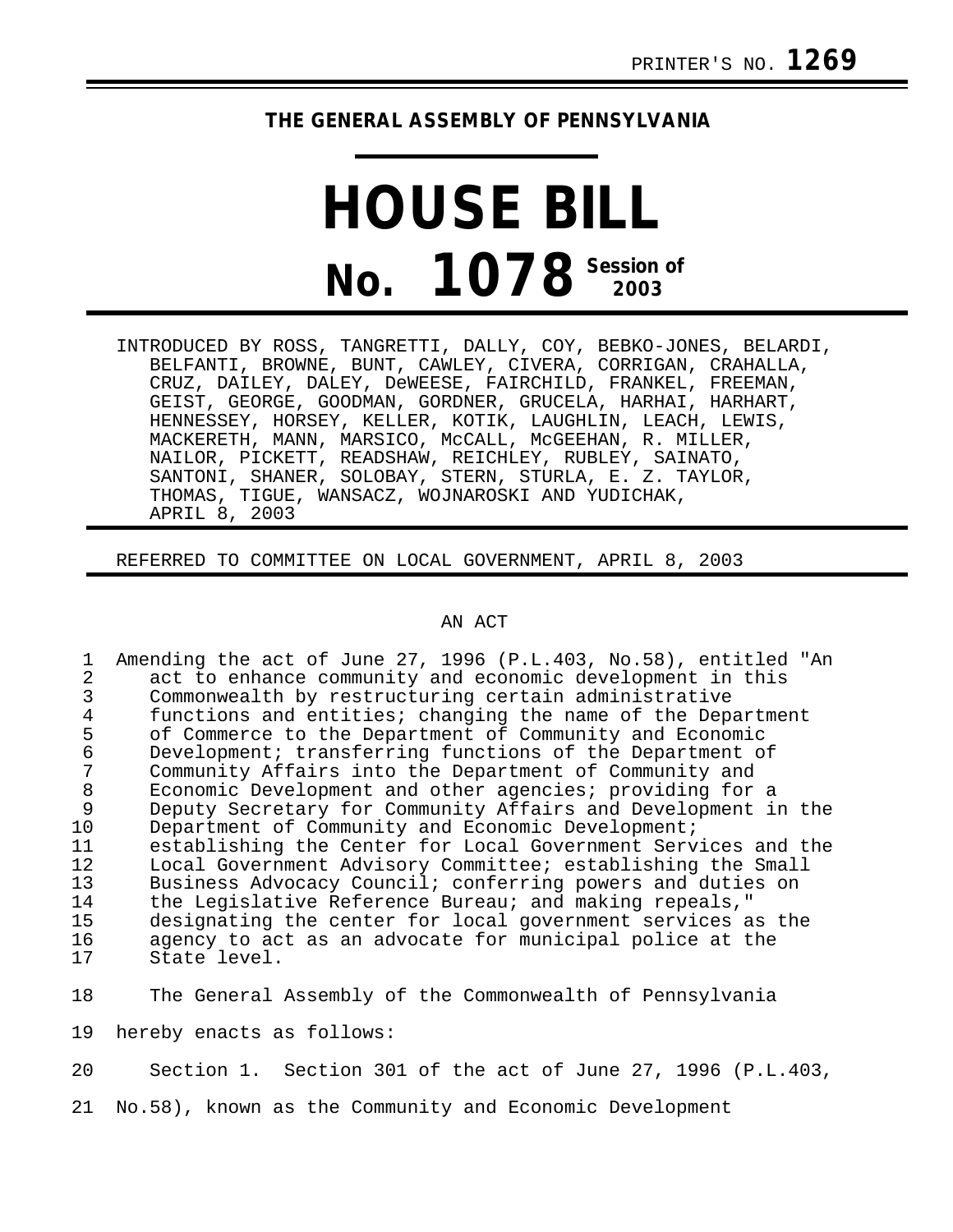| 1  | Enhancement Act, is amended by adding subsections to read:         |
|----|--------------------------------------------------------------------|
| 2  | To Department of Community and Economic<br>Section 301.            |
| 3  | Development.                                                       |
| 4  |                                                                    |
| 5  | (c.1) In addition to the powers and duties of the center as        |
| 6  | provided in accordance with subsection (c), the center also        |
| 7  | shall serve as a State-level advocate in connection with matters   |
| 8  | of concern to, and regarding, municipal police. In its role as     |
| 9  | State-level advocate for municipal police, the primary mission     |
| 10 | of the center shall be to serve as a clearinghouse for             |
| 11 | information relevant to municipal police, to provide an expanded   |
| 12 | <u>level of studies and reports on municipal police issues, to</u> |
| 13 | encourage appropriate municipal police regionalization and to      |
| 14 | provide consulting services to municipal police departments. In    |
| 15 | fulfilling its mission as municipal police advocate, the center    |
| 16 | shall have the following powers and duties:                        |
| 17 | <u>Maintaining a continuing liaison with the</u><br>(1)            |
| 18 | Commonwealth's municipal law enforcement agencies and the          |
| 19 | Pennsylvania Chiefs of Police Association.                         |
| 20 | Developing and maintaining a database of all<br>(2)                |
| 21 | Federal, State and private sources, of financial and               |
| 22 | technical assistance available to local law enforcement            |
| 23 | agencies and to communicate this information to municipal          |
| 24 | police officials.                                                  |
| 25 | Responding to inquiries from municipal law<br>(3)                  |
| 26 | enforcement agencies and providing referrals where                 |
| 27 | appropriate.                                                       |
| 28 | Administering financial assistance programs already<br>(4)         |
| 29 | or hereafter provided by statute in accordance with                |
| 30 | appropriate regulation.                                            |

20030H1078B1269 - 2 -